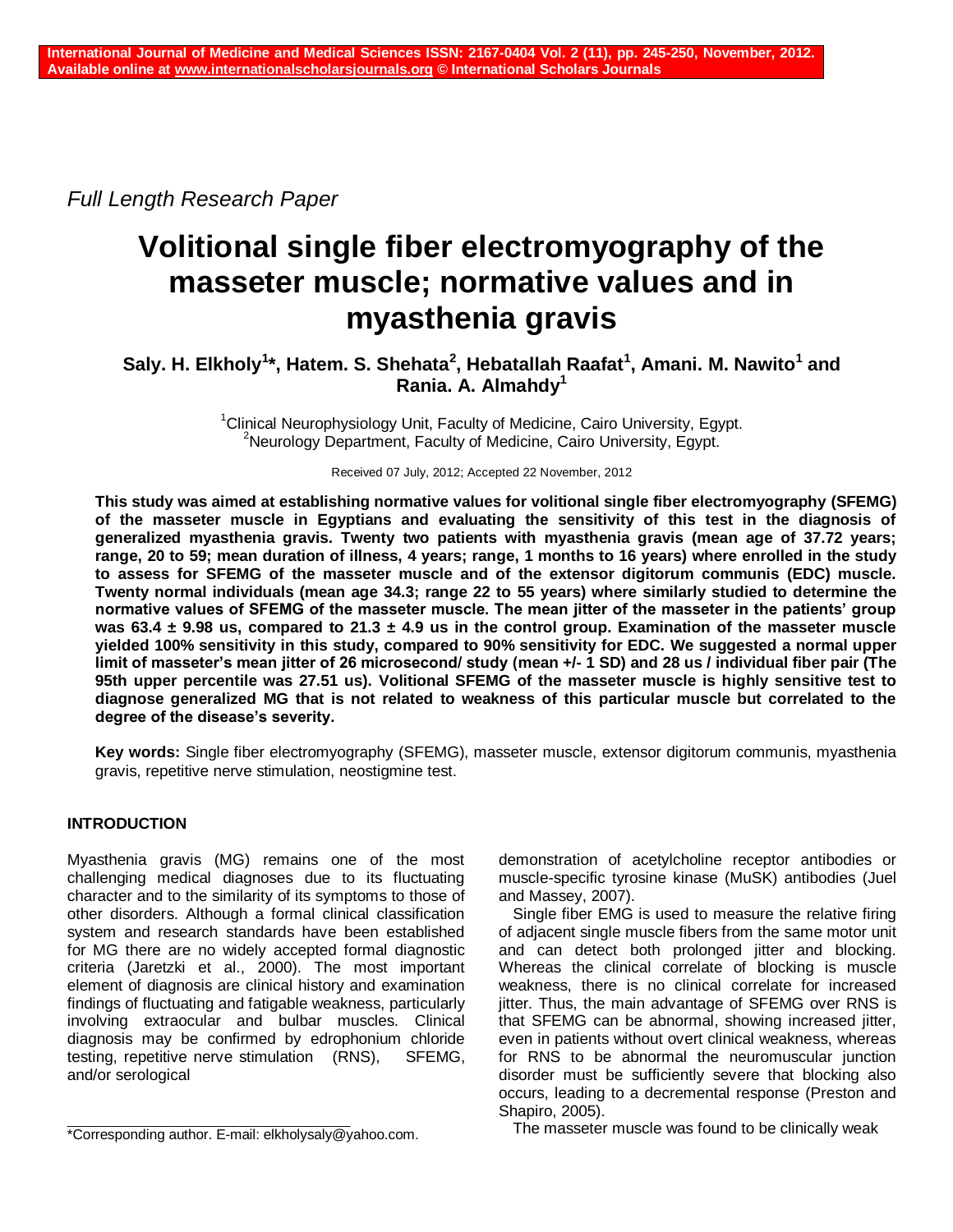early in the course of myasthenia gravis in about 6% of patients, and becomes involved later as one of the mastication muscles in most patients (Rousseff et al., 2007). It is thought to be suitable for SFEMG for the following reasons; it is a superficial and easily accessible muscle and frequently involved in MG. It is thought to be more susceptible for weakness than facial muscles in MG (Khuraibet et al., 2008). Moreover, the motor portion of the mandibular nerve is rarely affected by neuropathies, so the masseter is unlikely to yield false-positive results (Rousseff et al., 2007).

#### **Aim of work**

This study was aimed at establishing normative values for volitional SFEMG of the masseter muscle in normal Egyptian subjects and evaluating the sensitivity of this test in the diagnosis of generalized myasthenia gravis.

#### **Subjects**

22 Patients with generalized myasthenia gravis by clinical presentation of fluctuating excessive muscle fatigability with the age between 20 to 60 years old were included. Patients in myasthenic crisis or had other neurological symptoms or signs were excluded from the study.

Twenty normal (neuropathic or muscle disorders excluded by NCS and EMG) age, sex matched subjects were studied for single-fiber examination of the masseter muscle to serve as a normal control group.

#### **METHODS**

All enrolled patients had thorough clinical history taking, thorough general and neurological examination. The degree of weakness is assessed according to the Myasthenia Gravis Foundation of America (MGFA) (Jaretzki et al., 2000).

Pharmacological testing with neostigmine were done for patients only. All anticholinestrase drugs are discontinued 8 h before performing this test. Atropine sulphate IM (0.011 mg/Kg) was administered 30 min before administering 1.5 mg neostigmine methylsulfate to prevent adverse muscarinic effects. Placebo response was determined by measuring muscle strength in cranial muscles before and after atropine sulfate administration. The patient was re-assessed for improvement after 20 to 30 min. (Gunn and Nechyba, 2002)

An electro-diagnosis tests was done using a Nihon Kohden; Neuropak MEB-9200G/K EP/EMG measuring system (Neuropak M1)- 4 channels-version 08.11 was used for EMG, NCS, RNS, and SFEMG in the Clinical Neurophysiology Unit, Kasr Al Ainy Hospital, Cairo University, Egypt.

Motor and sensory nerve conduction studies were carried out for upper limbs (left ulnar and right median) and lower limbs (left common peroneal and right tibial)

nerves to exclude the presence of any neuropathies and to insure the nerves that will be examined by RNS were intact. EMG was similarly performed to exclude muscle diseases.

The left ulnar, facial and spinal accessory nerves were examined for decrement. The patient was asked to stop taking acetylcholine esterase inhibitors for 12 to 24 h before the test. Slow rate repetitive stimulation (3Hz) was given for a train of 10 responses. RNS was considered positive when there was an amplitude decrement exceeding 10% between the first and forth responses for ulnar and spinal accessory nerves and 20% for the facial nerve.

If significant decrement was observed in the muscle at rest, the patient was asked to perform 10 s of voluntary exercise to look for repair of the decrement (postexercise facilitation). If no decrement was observed at rest, the patient was asked to perform 1 min of voluntary exercise of the muscle. The repetitive stimulus train was repeated at 1, 2, 3 and 4 min post exercise (post-exercise exhaustion). After demonstrating decrement, the patient was asked to perform maximal exercise for another 10 s. A repair of the decrement should be seen, demonstrating post-exercise facilitation, not exceeding 40% of the CMAP amplitude.

Volitional Single fiber EMG examination of the masseter muscle and the extensor digitorum communis muscle.

The gain was initially set at 0.05 mV per division. Sweep time was 1.0 msec per division. The bandpass was 10 to 500 Hz. The recording SFEMG needle was inserted into the masseter muscle, 2.5 cm above the angle of the mandible on a line that connects it to the outer canthus of the eye, at a depth of 0.5 to 1.0 cm (Figure 1). For the extensor digitorum communis muscle, SFEMG needle was inserted 3 to 4 fingerbreadths distal to the olecranon with the patient's forearm pronated.

The ground electrode was a surface electrode placed on the back of the patient's hand and forehead, during examination of the EDC and the masseter respectively.

The patient was asked to contract the muscle minimally and maintain that contraction.

5 to 6 insertions were made to record 10 to 20 pairs of single muscle fibers. The needle was moved until a single muscle fiber potential was located. With this single muscle fiber potential triggered on a delay line, the needle was slightly and carefully moved or rotated to look for a second potential that was time locked to the first potential, signifying that it was from the same motor unit. Multiple, consecutive firings of the muscle fiber potential pairs were then recorded. The mean consecutive difference (MCD) for each fiber pair was calculated as well as the mean MCD of all fiber pairs, the presence of blocking of the second potential was also looked for.

Normative values for the SFEMG of the EDC muscles were taken according to a previous study performed at our lab (Mostafa et al., 2005).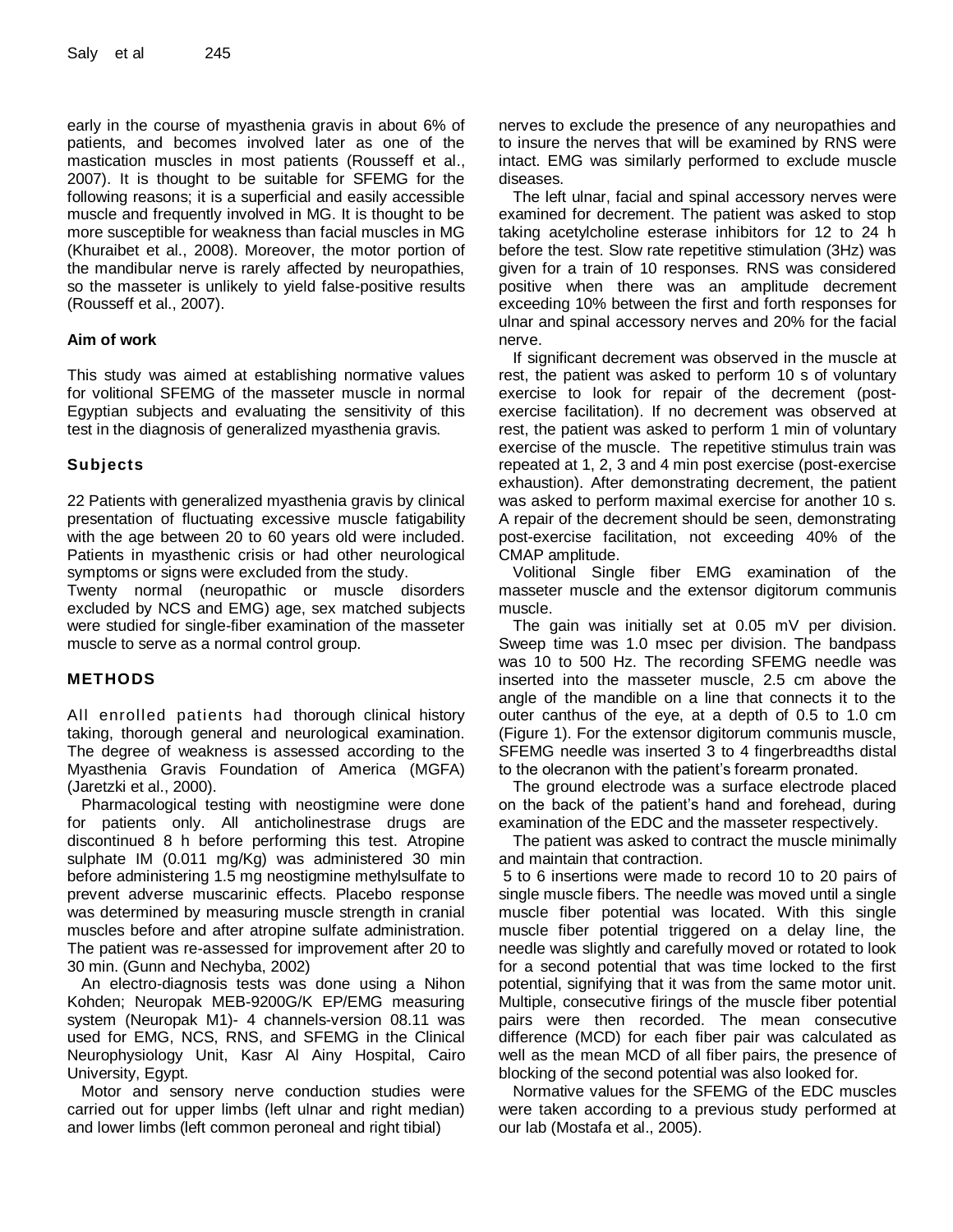

**Figure 1.** Site of needle insertion for masseter muscle examination.

#### **Statistical evaluation**

Computer software package SPSS 15.0 was used for quantitative and qualitative variable analysis. For quantitative variables mean/median (as a measure of central tendency) standard deviation/ range, minimum and maximum (as a measure of variability) were presented. Frequencies were performed for qualitative variables. T and Mann-Whitney tests were used to estimate differences in quantitative variables. Speaman correlation to estimate association between quantitative variables was presented in the form of correlation coefficient and its significance. P-value < 0.05 was considered significant.

#### **RESULTS**

#### **Patient group**

Their age ranged from 20 to 59 years with a mean age of  $37 \pm 12.37$  years. 10 males (45%) with a mean age of 41.6 years and 12 females (55%) with a mean age of 33.1years

The duration of illness ranged from 1 month to 16 years with a mean of  $4.02 \pm 5.37$  years and a median of 1 year (Table 1).

#### **Control group**

10 males (50%) and 10 females (50%), their age ranged from 22 to 55 years with a mean age of  $34.3 \pm 10.32$ years.

#### **Clinical classification**

According to MGFA clinical classification patients were classified into: Class II comprised of 10 patients: Group (II a) included 2 patients who had predominant weakness involving limb (predominantly proximal) muscles. Group (II b) six patients had predominant oropharyngeal muscle weakness in the form of nasal tonation, nasal regurgitation, difficulty in swallowing and mastication and, in 4 of them, milder limb weakness. Class III included 8 patients, all were classified as class (III a) and suffered from ptosis and moderate limb weakness. Two also complained of difficulty of mastication. Class IV included 4 patients, all classified as class (IV a) and suffered from severe generalized weakness, as well as moderate respiratory muscle weakness, moderate ptosis and diplopia (Table 1).

Neostegmine test was positive in 16 patients (72.7%), 12 males and 4 females. Six of them were class II, another six were class III and four were class IV (Table1).

#### **SFEMG results**

1. SFEMG of the masseter muscle in the control group: The mean consecutive difference had a minimum value of 14.9 us (microsecond) and a maximum of 27.9 us. The mean MCD of all fiber pairs was  $21.99 \pm 4.96$  while its median value was 21.3 us. The 95th percentile for an individual fiber pairs was 27.51 us. The percentage of abnormal pairs was  $3.75 \pm 3.69$  and 0% blocking. (Table 2, Figure 2)

2. SFEMG results of the EDC muscle in the patient group: 20 out of 22 (90.9%) patients showed abnormal mean MCD and percentage of abnormal pairs. Blocking was found in 6 patients only (27.3%). (Table 2)

3. SFEMG results of the masseter muscle in the patient group: All the patients (100%) showed abnormal mean MCD. 20 patients (90.9%) showed a significant (Table 2, Figure 3)

percentage of abnormal pairs and 8 patients (36.4%) showed blocking.

4. Comparison between SFEMG results of the masseter muscle in the patient group and normal control group.

There was a highly statistically significant difference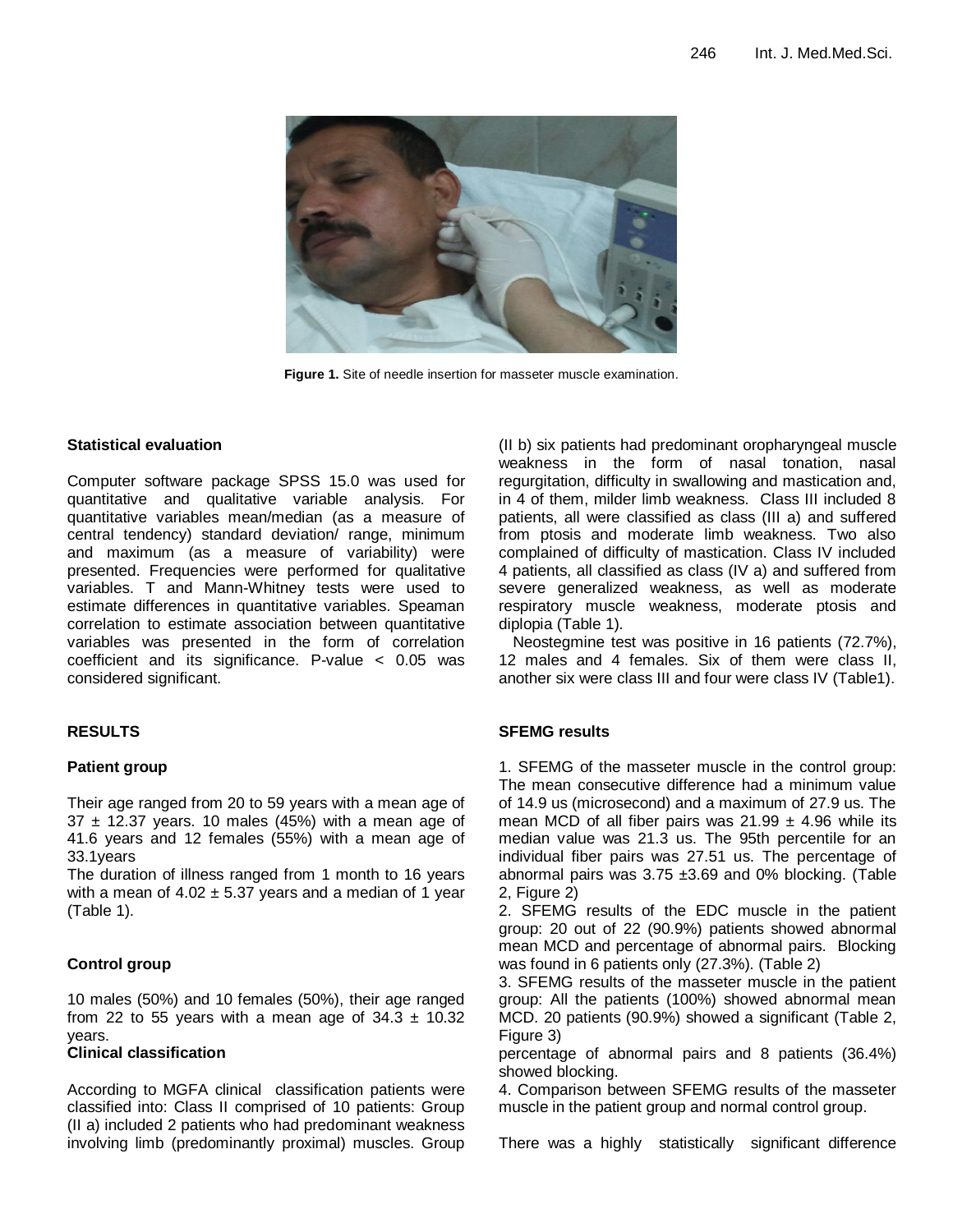| <b>Variables</b>                     | Mean + SD              |
|--------------------------------------|------------------------|
| Age (years)                          | $37 + 12.37$           |
| Sex                                  | 45% Males, 55% Female  |
| Duration of illness (years)          | $4.02 \pm 5.37$        |
| Clinical classification MGFAClass II | 10 (45%) patients      |
| Class III                            | 8 (36.4%) patients     |
| Class IV                             | 4 (18%) patients       |
| Neostigmine test                     | +ve in 73%, -ve in 27% |
| RNS: -ve                             | 8 patients (36%)       |
| +ve in one nerve only                | 2 patients (9%)        |
| +ve in two nerves                    | 8 patients (36%)       |
| +ve in all three nerves              | 4 patients (18%)       |

**Table 1.** Demographic data, clinical classification, neostigmine test and repetitive nerve stimulation of the patients' group.

**Table 2.** SFEMG parameters of the masseter muscle and EDC in control group and patient group.

| <b>SFEMG parameter</b> | Control group masseter | <b>Patient group masseter</b> | <b>Patient group EDC</b> |
|------------------------|------------------------|-------------------------------|--------------------------|
| Median MCD (us)        | 21.3                   | 68.8                          | 72.8                     |
| Mean MCD (us)          | $21.99 + 4.96$         | 63.38±9.98                    | 70.55±12.72              |
| % abnormal pairs       | $3.75 \pm 3.69$        | 68.89±27.43                   | 55.38±25.09              |
| % blocking             |                        | 37.5                          | 27.0                     |



**Figure 2.** Normal SFEMG of the masseter muscle.

between the normal control group and the patient group as regarding the mean MCD (P-value  $= 0.0001$ ), the percentage of abnormal pairs (P-value= 0.0001) and the percentage of blocking (P-value = 0.02).

5. Comparison between SFEMG results of the masseter muscle and those of the EDC in the patient group.

There was no statistically significant difference between the EDC (55.4%) and the masseter muscle (68.9%) as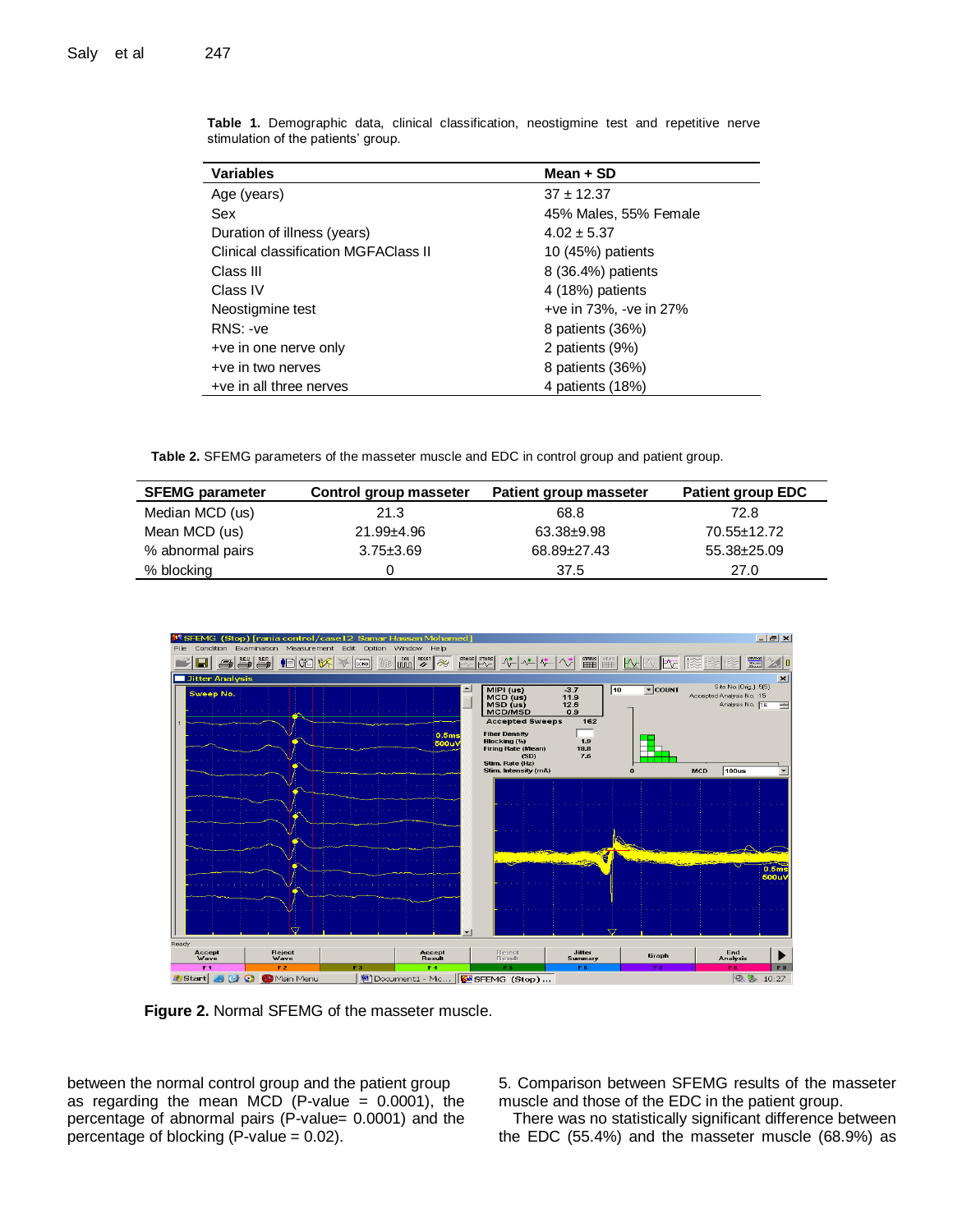

**Figure 3.** Abnormal volitional SFEMG of the masseter muscle showed increased jitter.

**Table 3.** Effects of duration of illness and degree of weakness on SFEMG results of the masseter muscle (P-value).

| <b>SFEMG masseter</b> | Mean MCD | % abnormal pairs | % of blocking |
|-----------------------|----------|------------------|---------------|
| Duration of illness   | 0.38     | 0.61             | 0.16          |
| Degree of weakness    | 0.004    | 0.04             | 0.13          |

\*Significant, \*\* highly significant.

regarding the percentage of abnormal pairs ( $P = 0.175$ ) on the other hand there was a highly statistically significant difference as regards the percentage of blocking which was 27.0% in EDC and 37.5% in masseter muscle.  $(P = 0.001)$ .

6. Clinical factors affecting SFEMG parameters of the masseter muscle were summarized in Table 3.

7. The sensitivity of the mean MCD of the masseter muscle was 100%, while that of the EDC was 90%. Repetitive nerve stimulation showed a sensitivity of 66%. Neostigmine test was 72.7% sensitive.

#### **DISCUSSION**

Although SFEMG examination of the masseter muscles seems to be easier as it is superficial with a simple surface anatomy, it faces some difficulties. Most of the patients were afraid from needle electrode insertion in their face. Maintaining a minimal voluntary contraction in this powerful muscle of mastication was another challenge.

Roussseff et al. (2007) studies the normative values of stimulated jitter of the masseter muscle and they recommended an upper normal limit for mean MCD per study of 21 microseconds and upper normal limit of MCD for individual fibers of 30 us. Stimulated jitter is particularly useful in uncooperative, severely weaker patients, those with tremors but on the other hand needs sophisticated techniques to stimulate the individual motor branch of the mandibular nerve, a technique which could not be available in many centers. In our study we can recommend longer value (26 us, mean+/- 1SD) for the study but less one (28 us) for individual fibers and the difference between them is much less.

The normative values for other facial muscles were reported by many authors; Valls-Canals et al. (2003) calculated  $14.6 + 6.8$  us in frontalis and  $12.68 + 6.10$  us in orbicularis oculi after stimulated SFEMG. Balci et al. (2005) was calculated the normal limit of jitter of the frontalis muscle as 40.4 micros for healthy subjects between 70 and 79 years old and 43.7 micros for healthy subjects older than 80 years while Kokubun et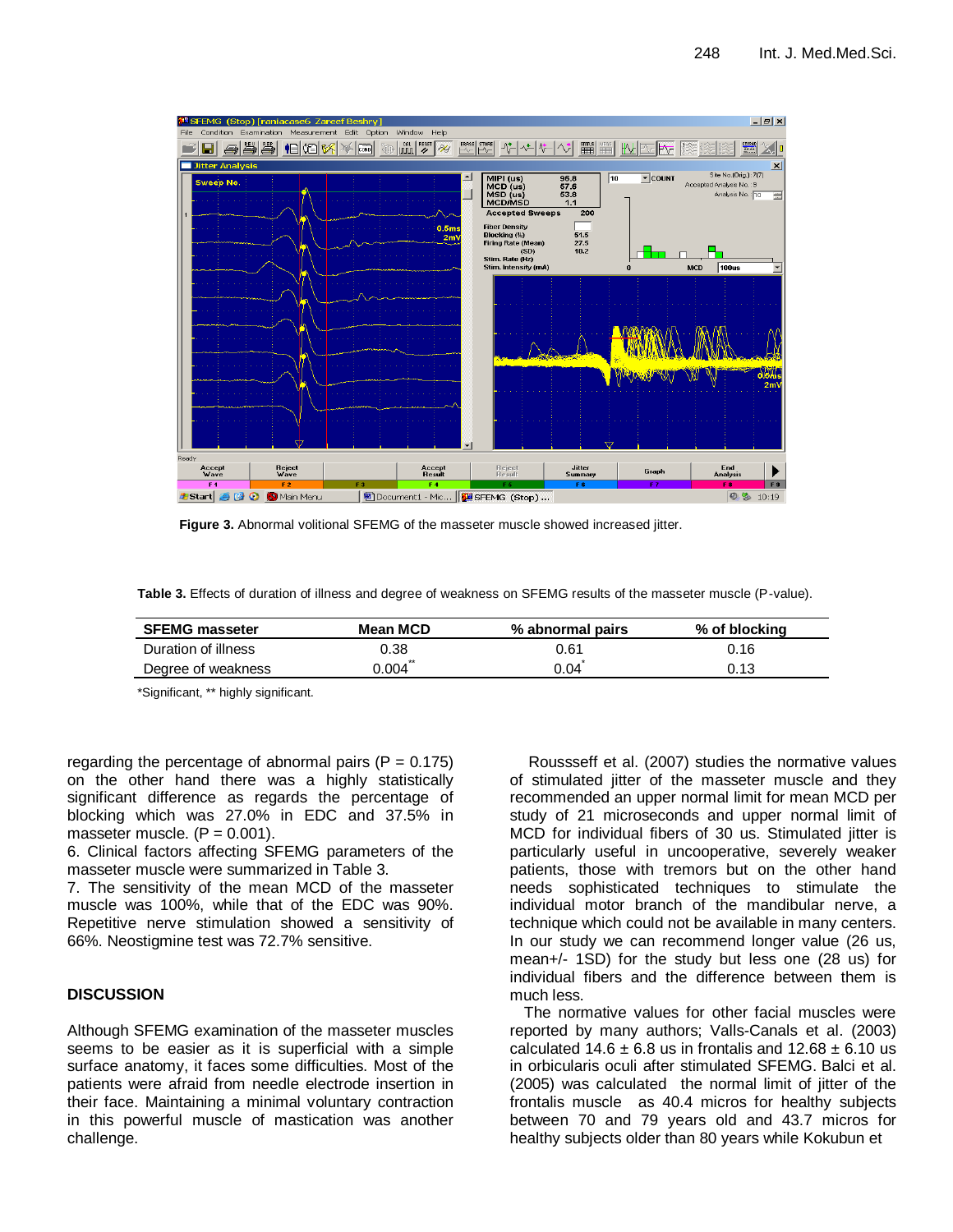al. (2012) suggested 56.8μs for voluntary SFEMG and 51.0μs for stimulated SFEMG for frontalis.

These marked difference in mean MCD according to the technique used, the selection of muscle tested and/ or the age of the subjects' means that each lab must has its own reference values for better diagnosis of abnormalities.

The MG's patients in this study, showed a slight female preponderance that agrees with the sex distribution of MG. The younger mean age of the female subjects is in agreeing with the earlier peak incidence of MG in females (Shah, 2006).

The diagnostic sensitivity of SFEMG of the EDC was 90% in this study, comparing to a sensitivity of 96.4% in a study conducted by Ptolemaios et al. (2006) 99% by Srivastava et al. (2007) and 74% by Mostafa et al. (2005) all for generalized MG cases. The difference in sensitivities may be related to the number of patients who did not suffer weakness of this muscle at the time of testing in each study (Ptolemaios et al., 2006). In this study the only subject who had normal SFEMG values for the EDC did not have weakness of the examined muscle.

The examination of the masseter muscle yielded 100% sensitivity in this study, as well as in all generalized cases studied by Khuraibet et al. (2008) with an overall sensitivity of 90% when they combined ocular and generalized cases. In addition, in our study sixteen out of the twenty two patients had normal masseter power upon examination, while the remaining six patients had mild to moderate masseter weakness. Such results reinforce the hypothesis demonstrating that SFEMG of the masseter muscle is a highly sensitive diagnostic tool in MG, even in the absence of any clinical weakness of the muscle. The high sensitivity of masseter SFEMG in MG is consistent with findings in other craniofacial muscles studied by the volitional method, frontalis by Katzberg and Bril (2005) and orbicularis oculi by Witoonpanich et al. (2011). However, it should be emphasized that the masseter is not simply a "replica" of facial muscles. Facial muscles consist of 80 to 90% type II fibers, whereas the masseter is composed predominantly (>70%) of type I fibers, which have a significantly lower safety factor than type II fibers, and therefore may exhibit a synaptic defect earlier (Khuraibet et al., 2008). Masseter muscle also showed a significant percentage of blocking rather than EDC due to its low safety factor.

A correlation between masseter SFEMG abnormality and clinical severity was also demonstrated.

#### **Conclusion**

We suggested a normal limit of masseter's mean MCD of 26 microsecond/ study (mean +/- 1SD) and 28 us / individual fiber pair (The 95th upper percentile was

27.51 us). Volitional SFEMG of the masseter muscle is highly sensitive test to diagnose generalized MG that is not related to weakness of this particular muscle but correlated to the degree of the disease's severity.

We recommended to extent this work to only recently diagnosed and/or suspected cases of generalized myasthenia gravis for better evaluation of its sensitivity.

### **REFERENCES**

- [Balci K,](http://www.ncbi.nlm.nih.gov/pubmed?term=%22Balci%20K%22%5BAuthor%5D) [Turgut N,](http://www.ncbi.nlm.nih.gov/pubmed?term=%22Turgut%20N%22%5BAuthor%5D) [Nurlu G](http://www.ncbi.nlm.nih.gov/pubmed?term=%22Nurlu%20G%22%5BAuthor%5D) (2005). Normal values for single fiber EMG parameters of frontalis muscle in healthy subjects older than 70 years. Clin Neurophysiol., 116(7): 1555-1557.
- Gunn VL, Nechyba C (2002). The Harriet Lane handbook: a manual for pediatric house officers. 16<sup>th</sup> ed. Philadelphia, PA: Mosby., p. 772.
- Jaretzki A, Barohn RJ, Ernstoff R, Kaminski H, Keesey J, Penn A, Sanders D (2000). Myasthenia Gravis: Recommendations for clinical research standards. Neurology., 55: 16-23.
- Juel V, Massey J (2007). Myasthenia gravis. Orphanet J. Rare Dis., 2: 44.
- Katzberg HD, Bril V (2005). A comparison of electrodiagnostic tests in ocular myasthenia gravis. J. Clin. Neuromuscul. Dis., 6(3): 109-113.
- Khuraibet AJ, Rousseff RT, Behbehani R, AlShubaili AF, Khan RA (2008). Single-fiber electromyography of masseter muscle in myasthenia gravis. Muscle Nerve, 37(4): 522-525.
- [Kokubun N,](http://www.ncbi.nlm.nih.gov/pubmed?term=%22Kokubun%20N%22%5BAuthor%5D) [Sonoo M,](http://www.ncbi.nlm.nih.gov/pubmed?term=%22Sonoo%20M%22%5BAuthor%5D) [Imai T,](http://www.ncbi.nlm.nih.gov/pubmed?term=%22Imai%20T%22%5BAuthor%5D) [Arimura Y,](http://www.ncbi.nlm.nih.gov/pubmed?term=%22Arimura%20Y%22%5BAuthor%5D) [Kuwabara](http://www.ncbi.nlm.nih.gov/pubmed?term=%22Kuwabara%20S%22%5BAuthor%5D)  [S,](http://www.ncbi.nlm.nih.gov/pubmed?term=%22Kuwabara%20S%22%5BAuthor%5D) [Komori T,](http://www.ncbi.nlm.nih.gov/pubmed?term=%22Komori%20T%22%5BAuthor%5D) [Kobayashi M,](http://www.ncbi.nlm.nih.gov/pubmed?term=%22Kobayashi%20M%22%5BAuthor%5D) [Nagashima T,](http://www.ncbi.nlm.nih.gov/pubmed?term=%22Nagashima%20T%22%5BAuthor%5D) [Hatanaka](http://www.ncbi.nlm.nih.gov/pubmed?term=%22Hatanaka%20Y%22%5BAuthor%5D)  [Y,](http://www.ncbi.nlm.nih.gov/pubmed?term=%22Hatanaka%20Y%22%5BAuthor%5D) [Tsuda E,](http://www.ncbi.nlm.nih.gov/pubmed?term=%22Tsuda%20E%22%5BAuthor%5D) [Misawa S,](http://www.ncbi.nlm.nih.gov/pubmed?term=%22Misawa%20S%22%5BAuthor%5D) [Abe T,](http://www.ncbi.nlm.nih.gov/pubmed?term=%22Abe%20T%22%5BAuthor%5D) [Arimura K](http://www.ncbi.nlm.nih.gov/pubmed?term=%22Arimura%20K%22%5BAuthor%5D) (2012). [The](http://www.ncbi.nlm.nih.gov/pubmed?term=%22The%20Japanese%20SFEMG%20Study%20Group%22%5BCorporate%20Author%5D)  Japanese SFEMG [Study Group.](http://www.ncbi.nlm.nih.gov/pubmed?term=%22The%20Japanese%20SFEMG%20Study%20Group%22%5BCorporate%20Author%5D) Clin. Neurophysiol., 123(3): 613-620. Epub 2011 Sep 1. Reference values for voluntary and stimulated single-fibre EMG using concentric needle electrodes: A multicentre prospective study.
- Mostafa M, Abdel Kader A, Mostafa S, Farouk A, Nawito A (2005). Single-fiber Electromyography in the Diagnosis of Myasthenia Gravis. Kasr El-Aini Med. J. 11(4):79-86.
- Rousseff RT, Khuraibet AJ, AlShubaili AF, Tzvetanov P (2007). Stimulated Jitter in the masseter muscle: Normative values. Muscle Nerve, 35(2): 243-245.
- Preston DC, Shapiro BE (2005). Neuromuscular Junction Disorders. In: Electromyography and Neuromuscular Disorders: Clinical-Electrophysiological Correlations. 2<sup>nd</sup> ed. USA: ElSevier, p. 559.
- Ptolemaios G, Sarrigiannis MD, Robin P (2006): Singlefiber EMG with a concentric needle electrode: Validation in Myasthenia gravis. Muscle Nerve, 33(1): 61-65.
- Shah AK (2006), Myasthenia Gravis. E-medicine; www.emedicine.com/neuro/topic 232.html.